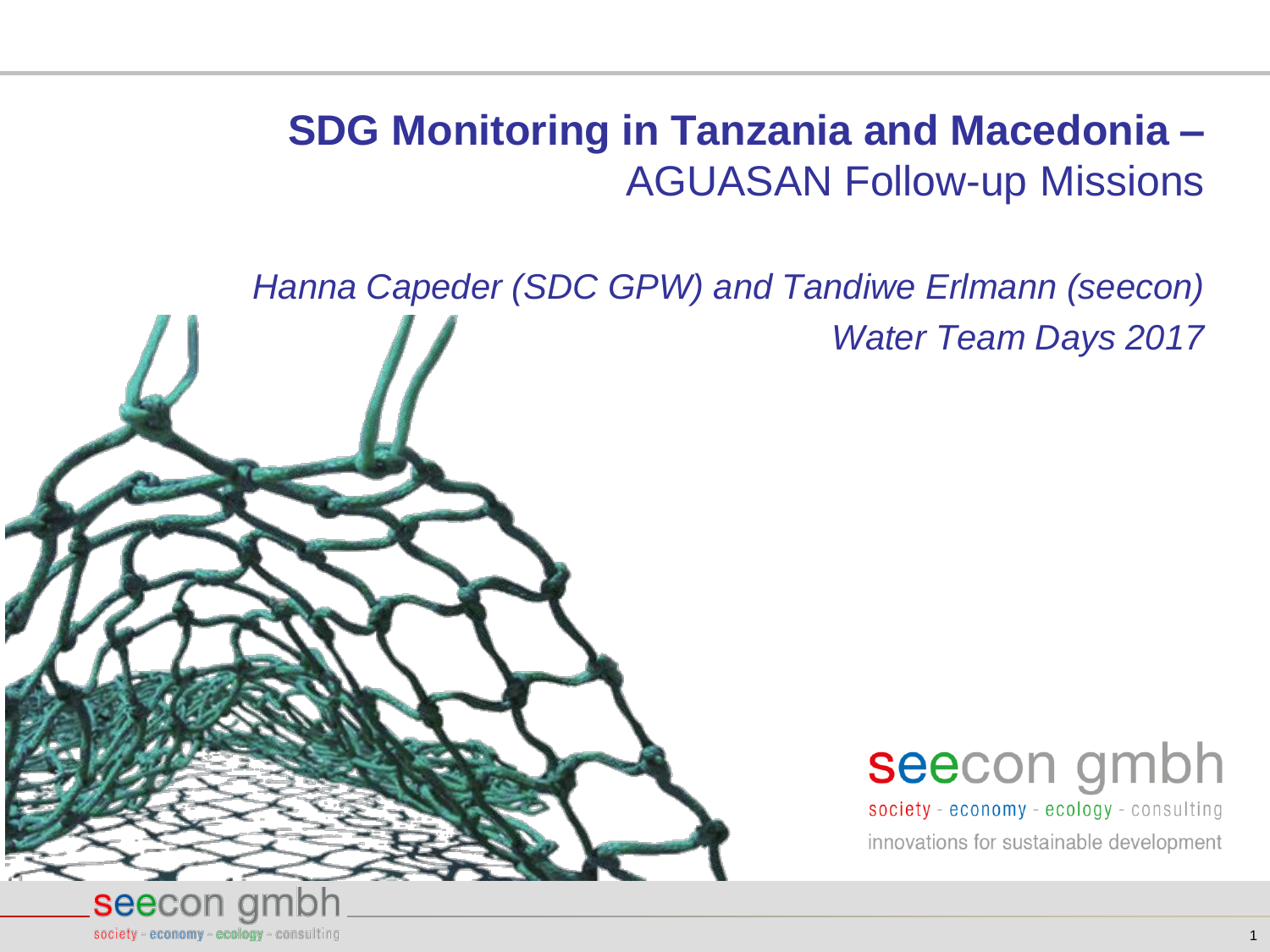- *AGUASAN Workshop 2016: Implementing the Water Goal – SDG in practice*
- 6 working groups developed draft SDG 6 strategies for Tanzania, Macedonia and Haiti
- Follow-up missions as opportunity to follow-up on the results of workshop:
	- Tanzania February 2017
	- Macedonia April 2017
	- Haiti *planned* in November 2017

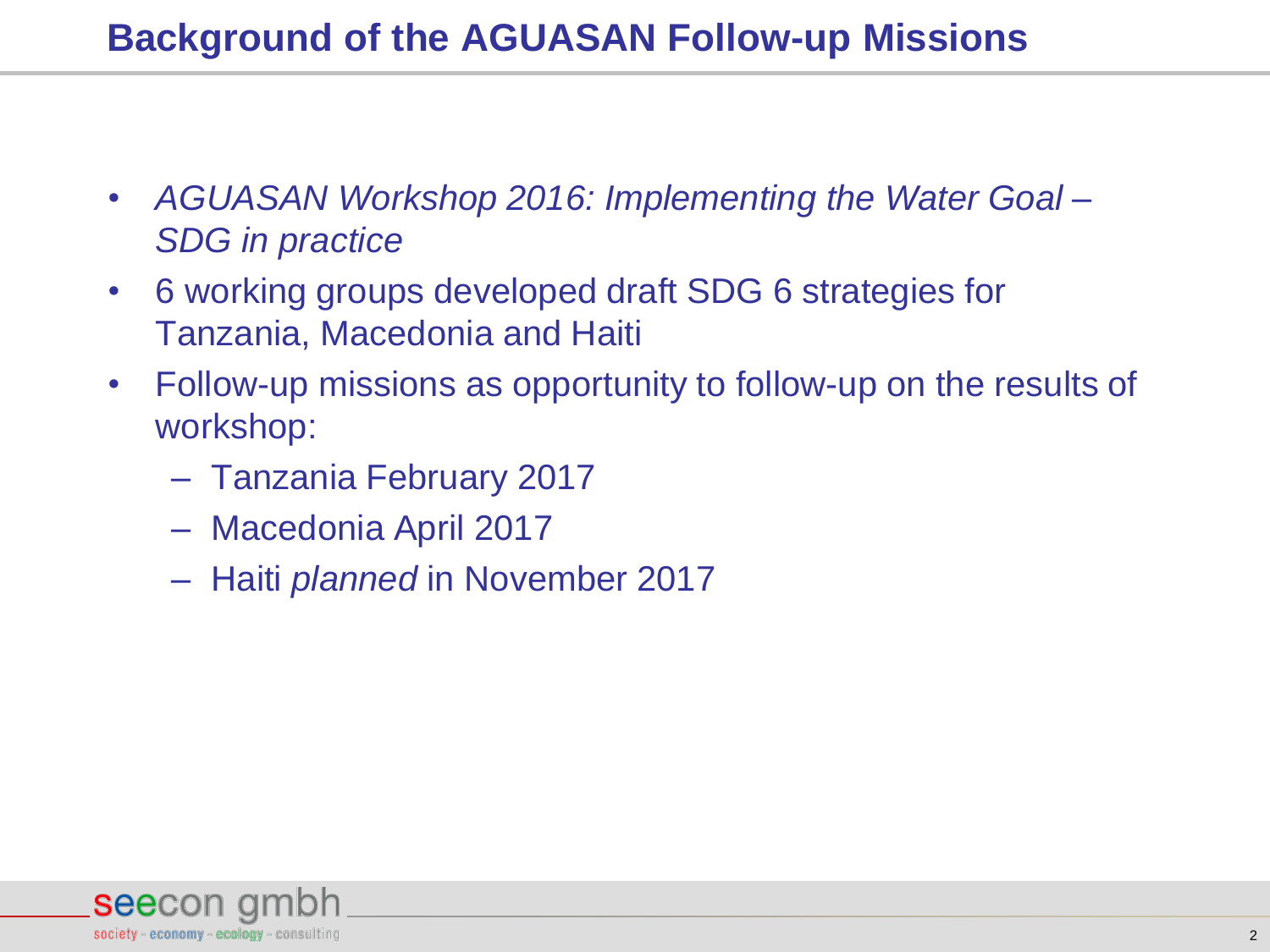#### **Why?**

- $\checkmark$  To be familiarized with the national framework and the status quo of implementation of SDG 6
- $\checkmark$  Derive recommendations based on the above findings
- $\checkmark$  Identify potential support for the implementation and monitoring of SDG 6

#### **What?**

- Tanzania: 2 roundtables and field trip
- Macedonia: bilateral interviews with key stakeholders and field trip

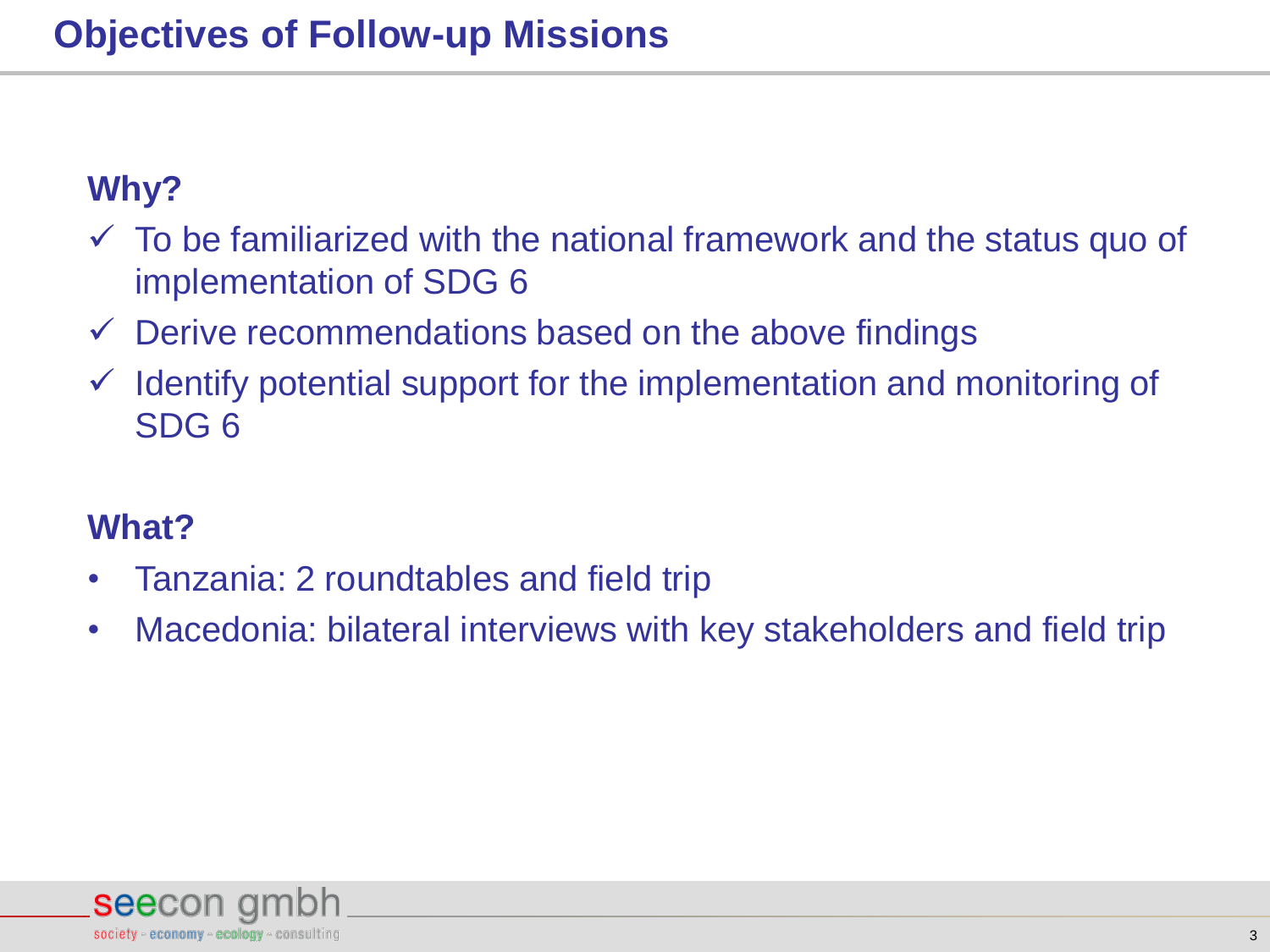#### **Opportunities**:

- Stability, water priority sector, strong sector framework
- Government willingness and ownership  $\rightarrow$  Alignment of national and SDG framework done
- Development partners committed and well acquainted with SDG 6

# **Challenges**:

- sectoral and interministerial coordination:
	- monitoring  $\rightarrow$  government
	- implementation  $\rightarrow$  development partners and government
- No domestication of SDG  $6 \rightarrow$  devil in details
- Multiple frameworks, indicators and agencies  $\rightarrow$  large data gaps and lack of monitoring capacities
- Acting on framework and monitoring results  $\rightarrow$  long process, lack of resources

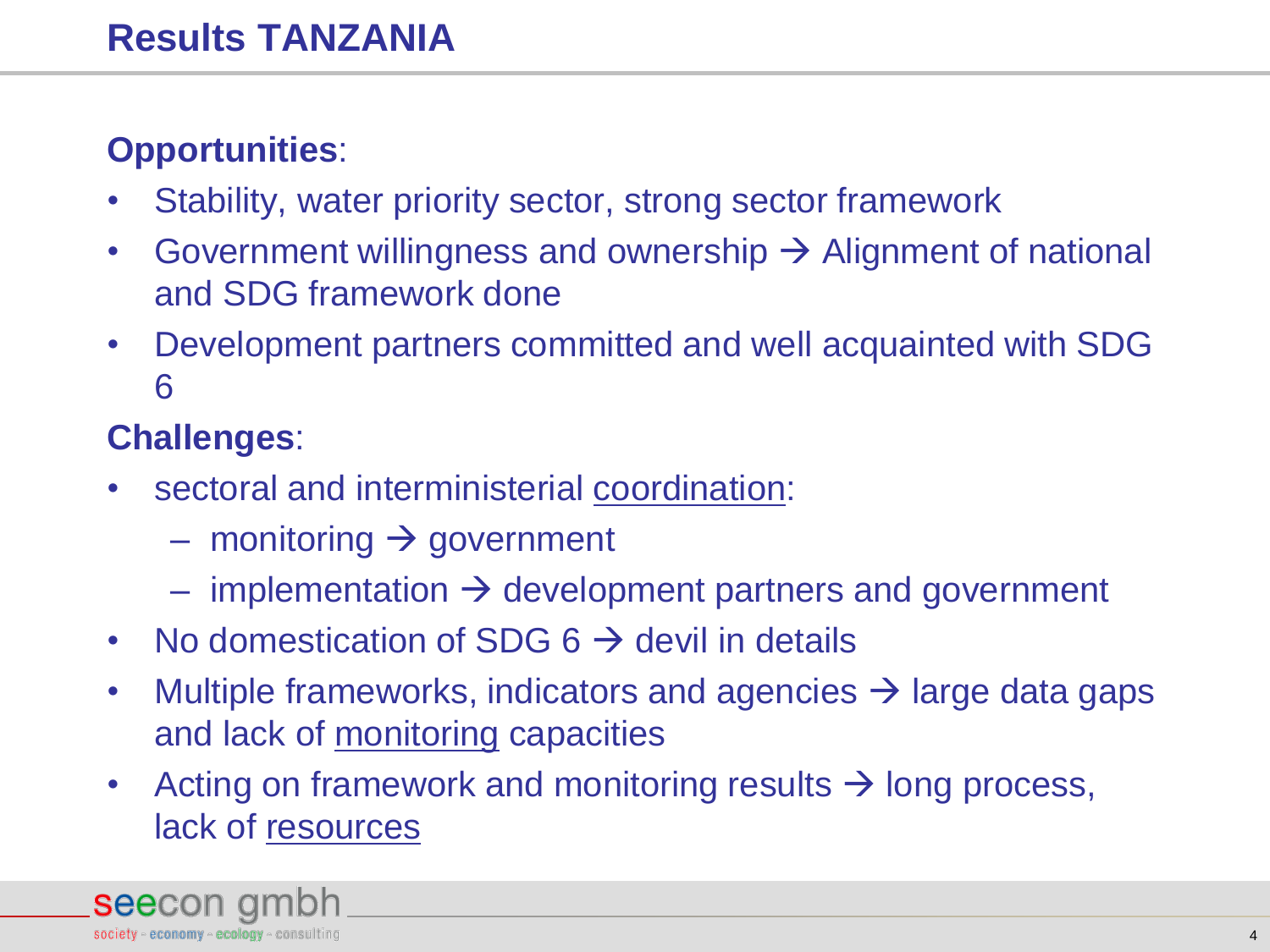#### **Challenges:**

- Protracted government crisis and water abundance  $\rightarrow$  different priorities
- Inappropriate sector framework and lack of capacities
- No ownership or commitment at decision-making level
	- SDG doesn't concern an EU accession candidate
	- "EU framework has it all"
- complexity of SDG framework and lack of clarity reg. targets, indicators and monitoring methodology

# **Opportunities:**

- strong development partner mandated for SDG
- EU agenda as main driving force for water sector reform

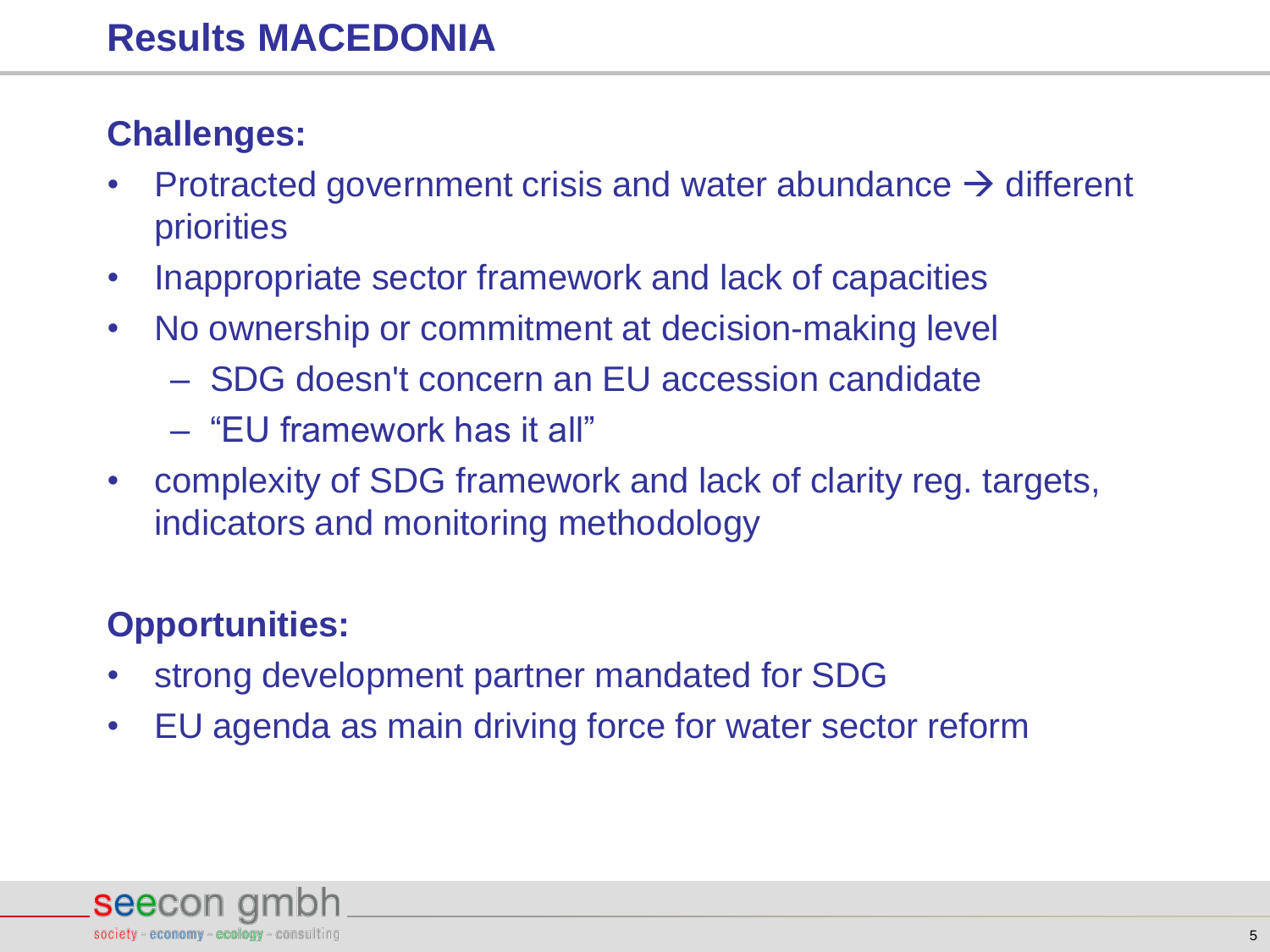- *What role SDC can play in enhancing ownership of achieving these targets by the respective state agencies? How can we help to mobilise resources in a sustainable way?*
	- Coordination role
	- Policy dialogue
	- Support governments in monitoring:
		- guidelines
		- trainings
		- peer-exchange workshops with SDG-pioneer-countries such as the Netherlands
		- bridge building between national and global level